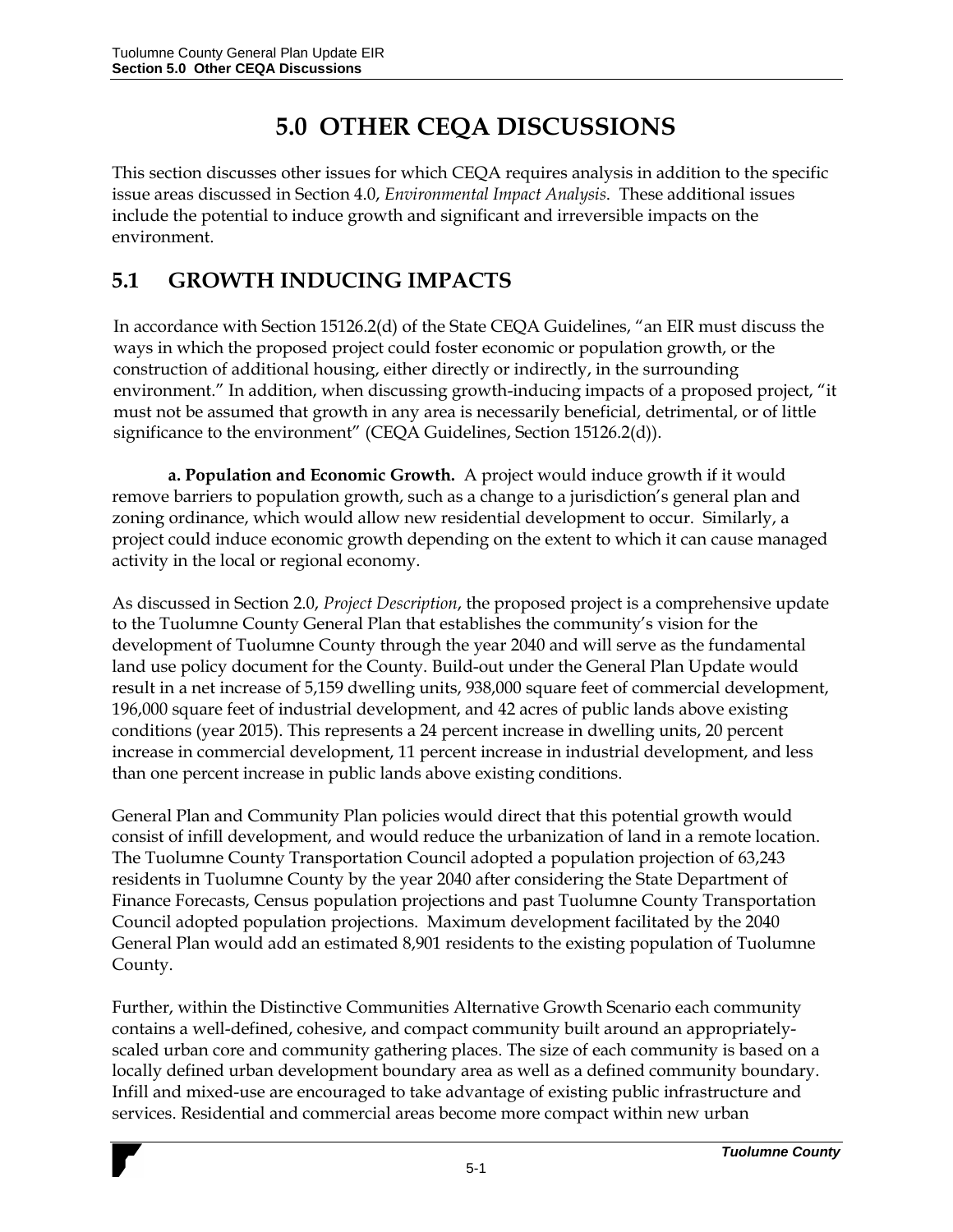development boundaries promoting mixed-use and higher density residential development to supply housing demand.

In addition, the General Plan Update would accommodate up to 938,000 square feet of commercial development and 196,000 square feet of industrial development. This would result in new employment opportunities (including short-term construction jobs), improve the jobs to housing balance within the community plan areas, and foster economic sustainability within the County. It would also result in greater employment-generating uses that may generate a secondary demand for goods and services to support new and expanding businesses. Thus, the General Plan Update will increase the amount of economic activity resulting from the direction and strategies within the County, which would result in economic growth; however, the growth would be consistent with the regional growth forecasts that have been adopted for the County.

**b. Removal of Obstacles to Growth.** A physical obstacle to growth typically involves the lack of public service infrastructure. The extension of public service infrastructure, including roadways, water mains, and sewer lines, into areas that are not currently provided with these services is expected to support new development. Similarly, the elimination or change in a regulatory obstacle, including existing growth and development policies, can result in new population growth.

The Tuolumne Utilities District is a waste and wastewater utility. Growth within the community districts depends on those districts expanding their service systems. The General Plan Update's policies provide for the expansion of infrastructure to accommodate new growth within the existing communities. To the extent that new infrastructure would be sized to serve only existing and planned development (including growth related to the community plans), growth inducement would not be considered detrimental to the environment.

In addition to the above, a number of proposed General Plan Land Use policies have the potential to physically affect the environment by way of land use designation changes or physical alterations. These include:

| Policy 1.A.1  | Promote the efficient use of land to conserve natural resources.                                                                                                                                                                                                                                                                     |
|---------------|--------------------------------------------------------------------------------------------------------------------------------------------------------------------------------------------------------------------------------------------------------------------------------------------------------------------------------------|
| Policy 1.A.4  | Promote infill and clustered patterns of development that facilitate the<br>efficient and timely provision of urban infrastructure and services.                                                                                                                                                                                     |
| Policy 1.A.5  | Establish target growth areas to serve community needs and enhance the<br>quality of life by providing for economic, housing and cultural opportunities<br>within existing and new defined communities. Where possible, these target<br>growth areas should be placed near transit stops, commercial centers, and<br>other services. |
| Policy 1.A.14 | Encourage economic development and a mix of uses in unincorporated urban<br>service areas that minimize the need for nearby residents to travel greater<br>distances to access goods and services.                                                                                                                                   |
| Policy 1.D.3  | Encourage urban residential development projects located within $\frac{1}{4}$ mile of a<br>transit stop.                                                                                                                                                                                                                             |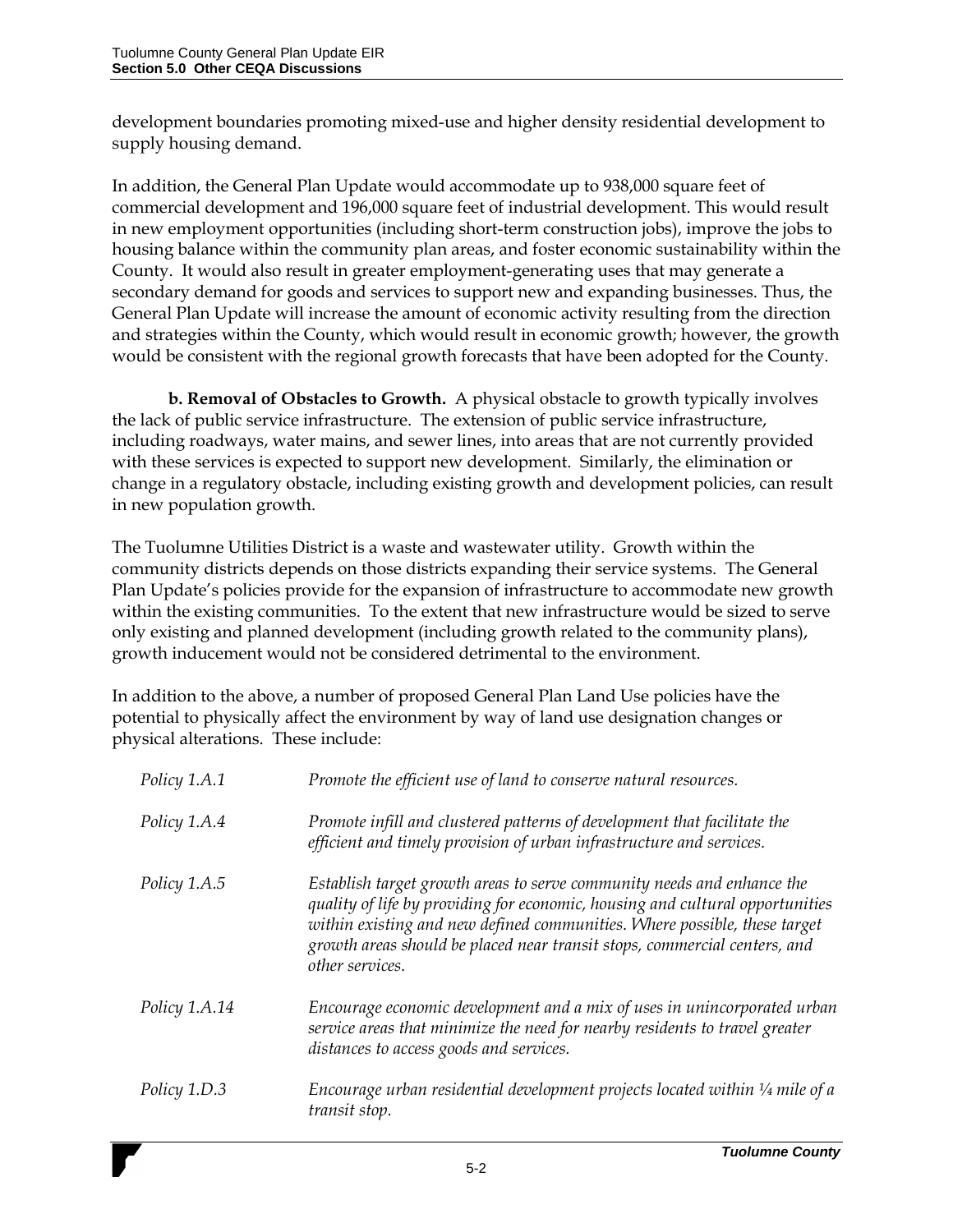| Policy 1.D.4 | Utilize planning tools and incentives to encourage transit oriented<br>development.                                                                                                                                              |
|--------------|----------------------------------------------------------------------------------------------------------------------------------------------------------------------------------------------------------------------------------|
| Policy 1.D.5 | Promote the provision of multi-modal access to activity centers such as<br>public facilities, commercial centers and corridors, employment centers,<br>transit stops, schools, parks, recreation areas, and tourist attractions. |

**c. Conclusion.** The proposed General Plan Update inherently represents carefullyplanned growth within the area in coordination with the various community districts, calling for the provision of new housing, industrial, and commercial uses, along with enhancements to and protection of the natural environment. Thus, by its nature, the intent of the plan is to reduce the potential for growth-inducing impacts of anticipated County Growth.

## **5.2 IRREVERSIBLE ENVIRONMENTAL EFFECTS**

PRC, Section 21100(b) (2), and CEQA Guidelines, Section 15126.2(b), require that any significant and unavoidable effect on the environment must be identified. In addition, CEQA Guidelines, Section 15093(a), allows the decision-making agency to determine whether the benefits of a proposed project outweigh the unavoidable adverse environmental impacts of implementing the project. The County can approve a project with unavoidable adverse impacts if it prepares and adopts a "Statement of Overriding Considerations" setting forth the specific reasons for making such a judgment. For each of the unavoidable adverse impacts, the County must prepare and adopt a Statement of Overriding Considerations if the County approves the Project. The Executive Summary provides detailed summary tables that identify the project's environmental impacts, proposed mitigation measures, and level of significance after mitigation.

Construction activity that would be accommodated under the General Plan Update would involve the use of building materials and energy, some of which are non-renewable resources. Consumption of these resources would occur with any development in the region and are not unique to Tuolumne County or the General Plan Update. The addition of new residential and non-residential development in the County would irreversibly increase local demand for non-renewable energy resources such as petroleum. Increasingly efficient building fixtures and automobile engines, as well as implementation of policies included in the General Plan Update, are expected to offset the demand to some degree. It is not anticipated that growth accommodated under the General Plan would significantly affect local or regional energy supplies.

Growth facilitated by the General Plan would require an irreversible commitment of law enforcement, fire protection, water supply, wastewater treatment, and solid waste disposal services. As discussed in Sections 4.13 *Public Services* and 4.16 *Utilities*, impacts to public services and utilities would be reduced to a less than significant level with payment of impact mitigation fees and/or implementation of policies included in the General Plan Update.

The additional vehicle trips associated with growth through 2040 would incrementally increase local traffic, noise levels and regional air pollutant emissions. As discussed in Section 4.3, *Air Quality*, implementation of General Plan policies and regional air pollution programs would